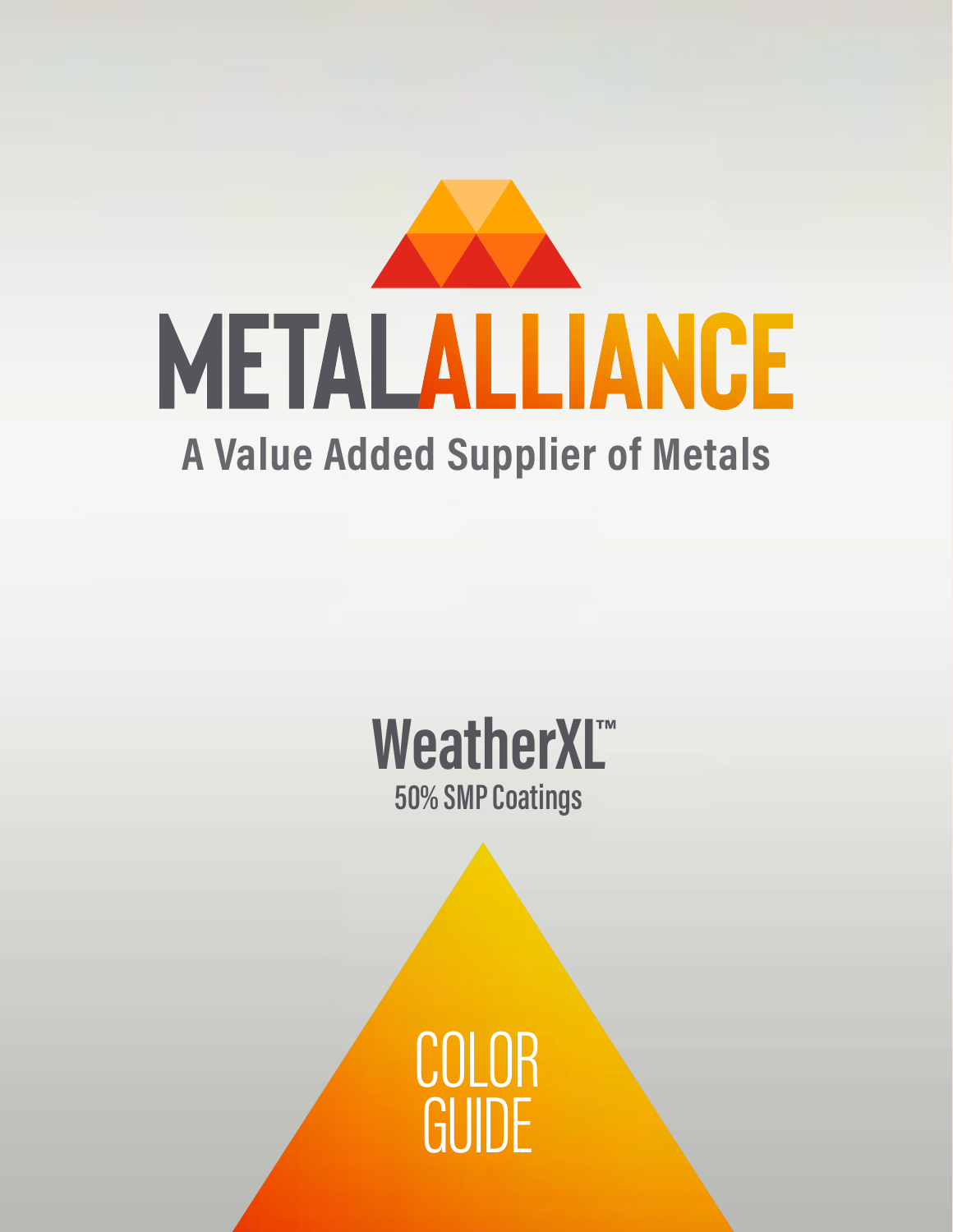

# **WE'RE YOUR METAL TITAN. Metal**  ON-DEMAND!

Created to withstand almost anything that comes its way, WeatherXL is a specially formulated silicone-modified polyester coating designed to go where it will be abused —maintaining extreme resistance to abrasion, chipping and marring with tremendous color and gloss retention. This cool finish also helps lower a structure's overall temperature, saving on energy costs.



Metal Alliance has the metal you need, when you need it. We stock one of the largest inventories of quality coil and flats in the Southeast. Ready-to ship in the most widely used strengths and sizes, we offer the best selection of colors and strongest partner warranties in the industry. Whatever your requirements, we want to be the metal supplier you can count on, *every order, every day.*

**metalalliance.com**

## **Colors that Create a Lasting Impression WeatherXL 50% SMP Coatings**